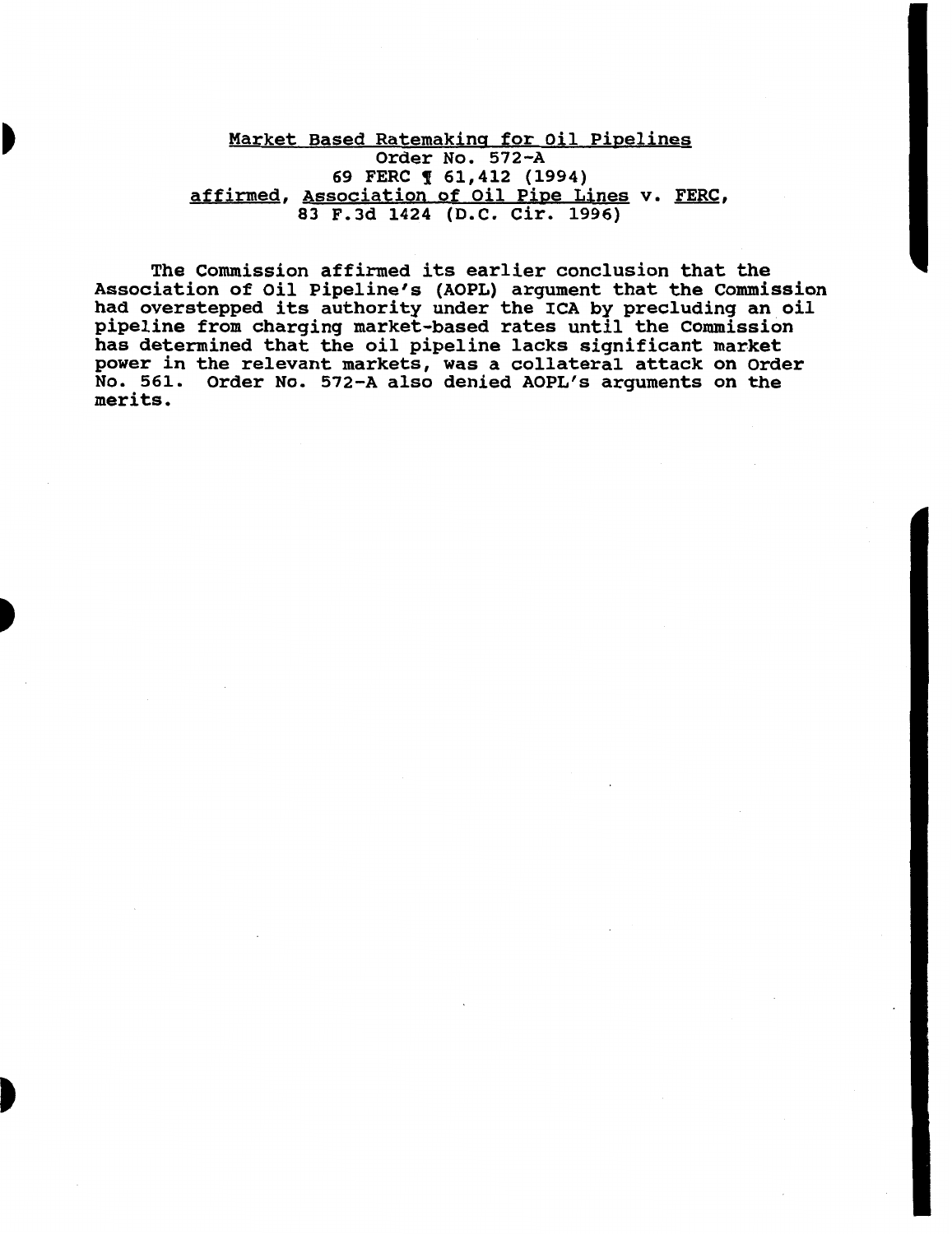Market Based Ratemaking for Oil Pipelines Order No. 572-A Order Denying Rehearing 69 FERC **1** 61,412 (1994) affirmed, Association of Oil Pipe Lines v. FERC, 83 F.3d 1424 (D.C. Cir. 1996)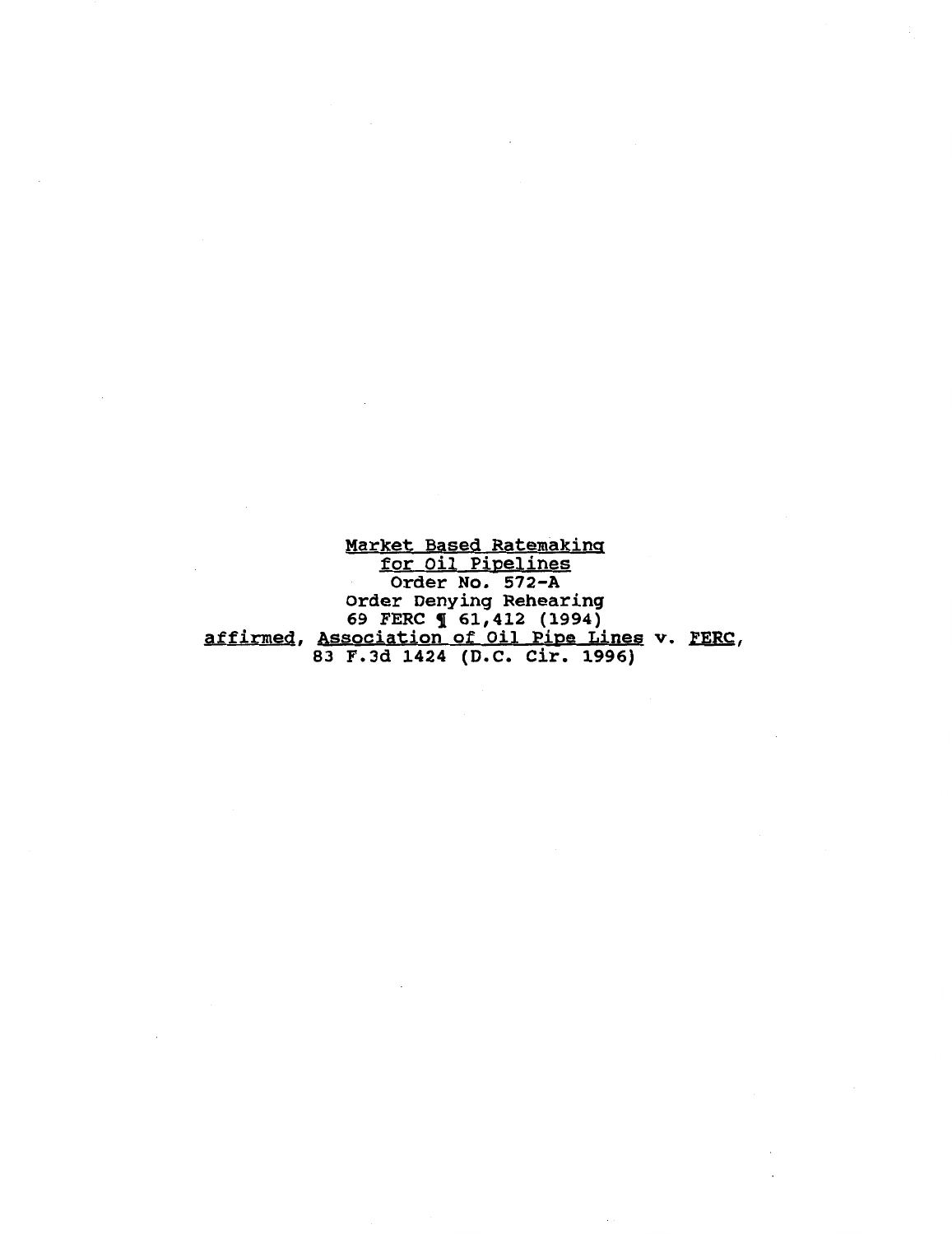to armst

# تبيض الماكسات المسمائينا فللباذ [161,412]

**Provide** 

## Market-Based Ratemaking for Oil Pipelines, Docket No. RM94-1-001

#### Order No. 572-A; Order Denying Rehearing

#### (Issued December 28, 1994)

### Before Commissioners: Elizabeth Anne Moler, Chair; Vicky A. Bailey, James J. Hoecker, William L. Massey, and Donald F. Santa, Jr.

On October 28, 1994, the Federal Energy Regulatory Commission (Commission) issued Order No. 572 in which it adopted procedural rules governing an oil pipeline's application for a Commission finding that the oil pipeline lacks significant market power in the relevant markets.<sup>1</sup> On November 28, 1994, the Association of Oil Pipe Lines (AOPL) filed a request for rehearing of Order No. 572.<sup>2</sup> As discussed below, the Commission denies the AOPL's request for rehearing.

In Order No. 561 [FERC Statutes and Regulations [ 30,985], the Commission adopted section 342.4(b) of the regulations, which provides that: "Until the carrier establishes that it lacks market power, these rates will be subject to the applicable ceiling level under § 342.3." Order No. 572 built on that requirement by requiring an oil pipeline to file an application for a market power determination rather than a rate filing under the ICA. Only after the Commission concludes that the oil pipeline lacks signif-

<sup>1</sup> National Fuel Gas Supply Corporation, 69 FERC 161, 104 (1994).

<sup>2</sup> 15 U.S.C. § 717r (1988).

<sup>3</sup> 18 C.F.R. § 385.713(f) (1993).

<sup>1</sup> Market-Based Ratemaking for Oil Pipelines, Order No. 572, 59 Fed. Reg. 59148 (November 16, 1994), Statutes and Regulations [31,007 (1994).

**FERC Reports** 

icant market power in the markets in which it proposes to charge market-based rates may it file market-based rates.

 $\mathcal{O}(\mathcal{C}_{\mathcal{A}}(\mathcal{E}))$  , and  $\mathcal{O}(\mathcal{C})$  on

The Commission rejected as collateral attacks on Order No. 561 the argument that it had overstepped its authority under the ICA by precluding an oil pipeline from charging market-based rates until the Commission has determined that the oil pipeline lacks significant market power in the relevant markets.

The AOPL maintains that its objection does not constitute a collateral attack on Order No. 561 because its objection does not fall within the definition of collateral attack as "an improper challenge to a prior judgement attempted through a proceeding that has an independent purpose."<sup>3</sup> It avers that it did not object to Order No. 561's framework. Rather, it claims that it raised its objection to an entirely new subject: "the detailed market power application filing requirements proposed by the NOPR."<sup>4</sup> It concludes: "When two proposed

<sup>2</sup> Sinclair Oil Corporation's motion to file a brief in response to the AOPL's request for rehearing is denied.

<sup>3</sup> Request for rehearing at p. 3, citing, Generally 1B Moore's Federal Practice 110.441-0.448.

 $4$  Id. at p. 4.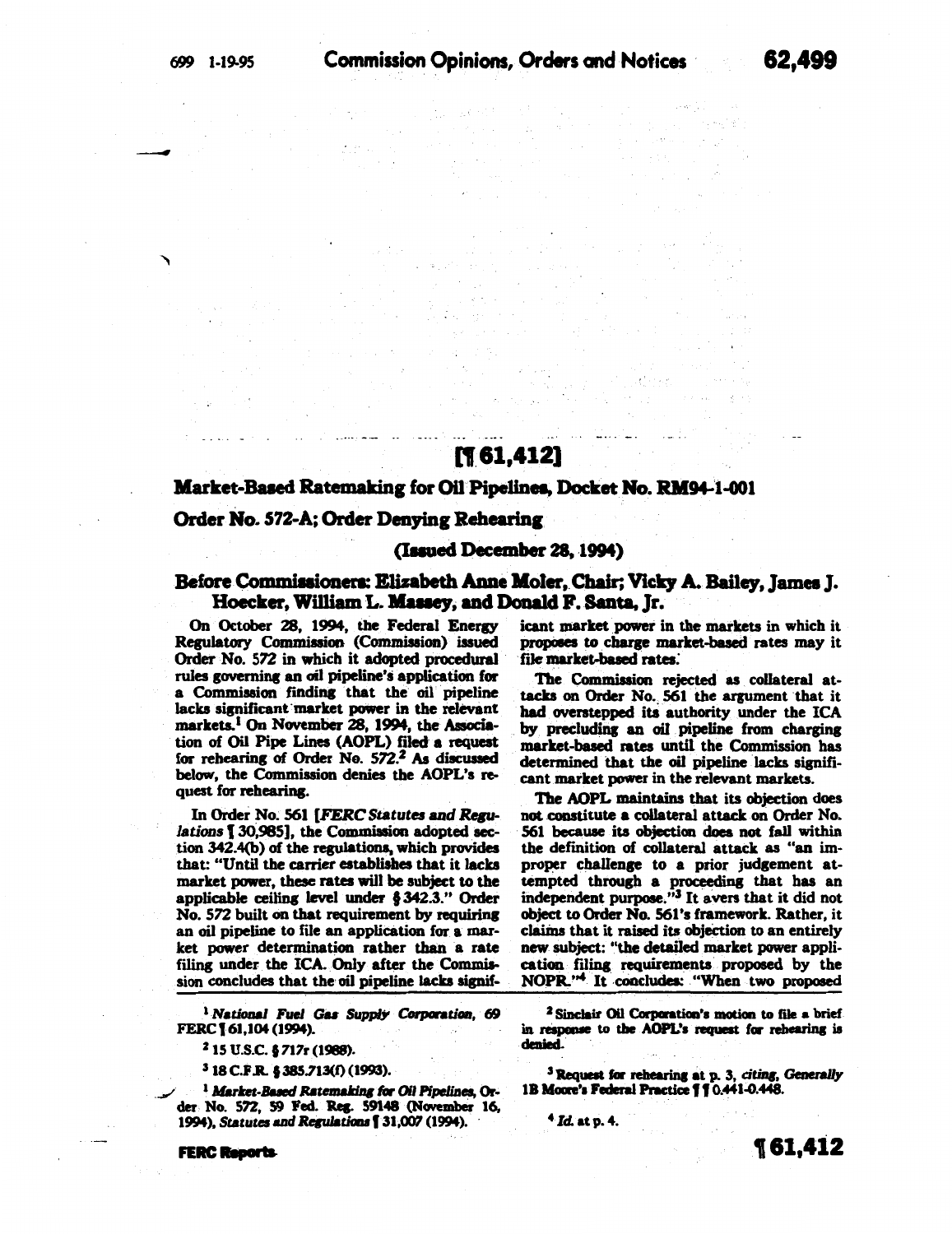' j'

rules [Order Nos. 561 and 572], addressing different topics [framework and application], share a fundamental flaw, and a commenting party contests that flaw in each rulemaking, the party's objection in the second rulemakins does not constitute a collateral attack on the first rulemaking."<sup>5</sup>

The Commission denies the AOPL's request for rehearing on the collateral attack issue. It was in Order No. 561 that the Commission adopted section 342.4(b) of its regulations which prohibits an oil pipeline from charging market-based rates until the Commission determines that it lacks significant market power in the relevant markets. This was not an issue in the present rulemaking proceeding. which adopted procedural requirements relating to that determination. Indeed, the different purpose of the rulemakinga is shown by tbe fact that if there were no Order No. 572, Order No-. 56l's requirement, codified in section 342.4(b), about the effectiveness of market-based rates would still govern. Nonetheless, the Commission, as in Order No. 572, will address below the AOPL's contentions on the merits.

On the merits, the AOPL maintains that the Commission has mischaracterized Order No. 561 as a permissible waiver procedure when it is an improper attempt to modify the ICA'a. rate change scheme where the oil pipeline files a new rate pursuant to section 6(3), which is subject to Commission review under section. 15(7). The AOPL. adda that the application constitutes a rate filing because the applicatioa is inextricably linked to an oil pipeline's ability to charge market-based rates. The AOPL further maintains that the Commission's inconsistent treatment of cost-based and market-based rates is not justified because shippers are protected by the ICA's refund provisions, oil pipe-

5 *Id.* at pp. 4, 5. The AOPL notes that it bas challenged Order No. 561 on the legal issue by filing an appeal in the D.C. Circuit. See AOPL *v. FERC*, No. 94-1538 (filed Aupat *S,* 1994).

<sup>6</sup> Texaco *v. FPC*, 417 U.S. 380 (1974); and *Farm-*<br>ers Union Central Exchange, Inc. v. FERC, 734 F.2d 1486, 1510(D.C. Cir.1984).

 $<sup>7</sup>$  In Order No. 572, the Commission referred to</sup> the Permian Basin Area Rate Cases, 390 U.S. 747 (1988), as support for the proposition that the Commission may impose a moratorium on filings for market-based rates except under the application process. In Permian, the Supreme Court held "tbat tbe Onmission may under  $\S$   $\S$  5 and 16 [of the Natural Gas Act] restrict filings under  $$4(d)$  of proposed rates higher than those determined by the Commission to be just and reasonable." (at 780) It is true as the AOPL submits that Permian involved a temporary moratorium and the Supreme Court declined to prescribe the limitations of the Commission's authority to proscribe moratoria upon filings in other circumstances. Here, however, the Commission's moratorium

t61,412

lines might have an expanded period of lost revenues if the application process lasts beyond the statutory seven-month suspension period, and the Commission bas offered no reason why shippers need greater protection from presumed market forces than the statutory protection from potentially monopolistic rates.

The Commission denies the AOPL's request for rehearing with respect to the Commission's statutory authority. An oil pipeline bas no right to charge market-based rates. Rather, an oil pipeline must present empirical proof that it is not. a monopoly so that the Commission can ensure that presumed market forces are not the basis of effective rates for the transportation of oil.<sup>6</sup> The Commission has adopted the market-based ratemaking process as the procedure that will enable oil pipelines to prove that they lack sipificant market power in the relevant markets and are thus entitled to an exception to, that is waiver from, the generally applicable indexing method and the maximum just and reasonable rate allowed thereunder.<sup>7</sup> That the market power determination will affect the oil pipeline's ability to charge marketbased rates does not as the AOPL argues, convert the application into a rate filing. It merely can lead to such a filing.<sup>8</sup> Importantly, the Commission has not precluded an oil pipeline from making rate filings to recover its costs under either the indexing method or a cost-ofservice filing.

It is appropriate that the Commission has treated coet-based rates and market-based rates in a different manner by allowing an oil pipeline to file for cost-based rates under section 6(3) of the ICA but requiring an oil pipeline- to obtain  $\cdot\bullet$  market power determination. before it can charge market-based rates. It is true that both constitute exceptions to the

is also limited in that once an oil pipeline makes a showing that it lacks significant market power in the relevant markets, it is no longer prevented from charging market-based rates in those markets. In addition, the Supreme Court's main concern was with circumstances of changing costs as opposed to the apparent stability of production costs in Permian. Of course, under Order No. 561, the oil pipelines may file for cost-of-service rates.

<sup>8</sup> The AOPL further submits that, with respect to a rate filing, the Commission does not have the statutary authority to require at the threshold the kind of filing required by Order No. 572. As discussed in Order No. 571-A [FERC Statutes and Regulations [31,012], issued contemporaneously with this order, the Commission concludes here that it has the authority under section  $12(1)$  of the ICA to adopt filing requirements at the threshold for rate filings, such as for market-based rates. Of course, here, the Commission has adopted the waiver approach rather than relying on section  $12(1)$  in connection with a rate filing.

**Federal Energy Guidelines**